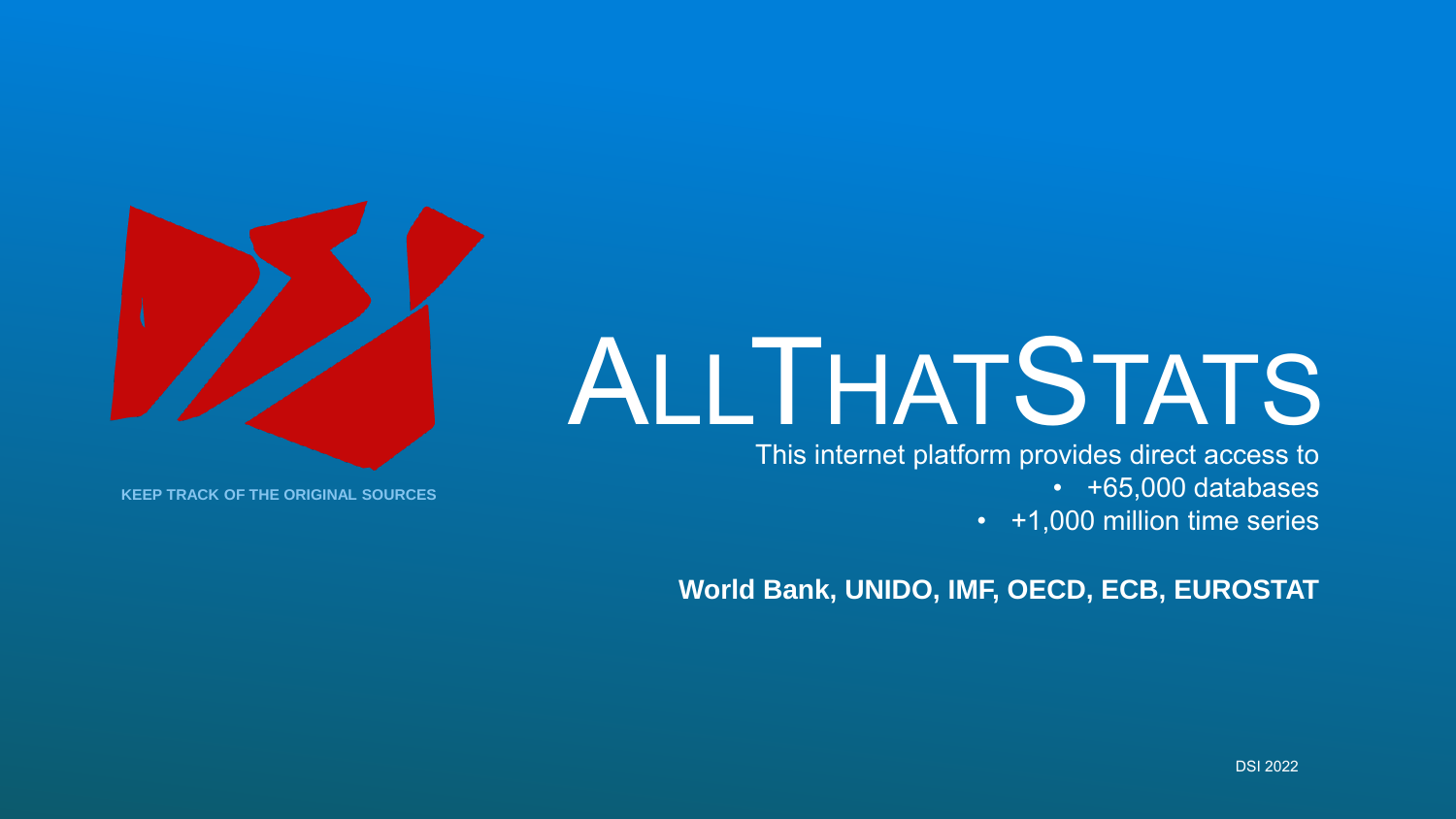

This product information can be downloaded at

www.dsidata.com (in english) www.statistischedaten.de (auf deutsch)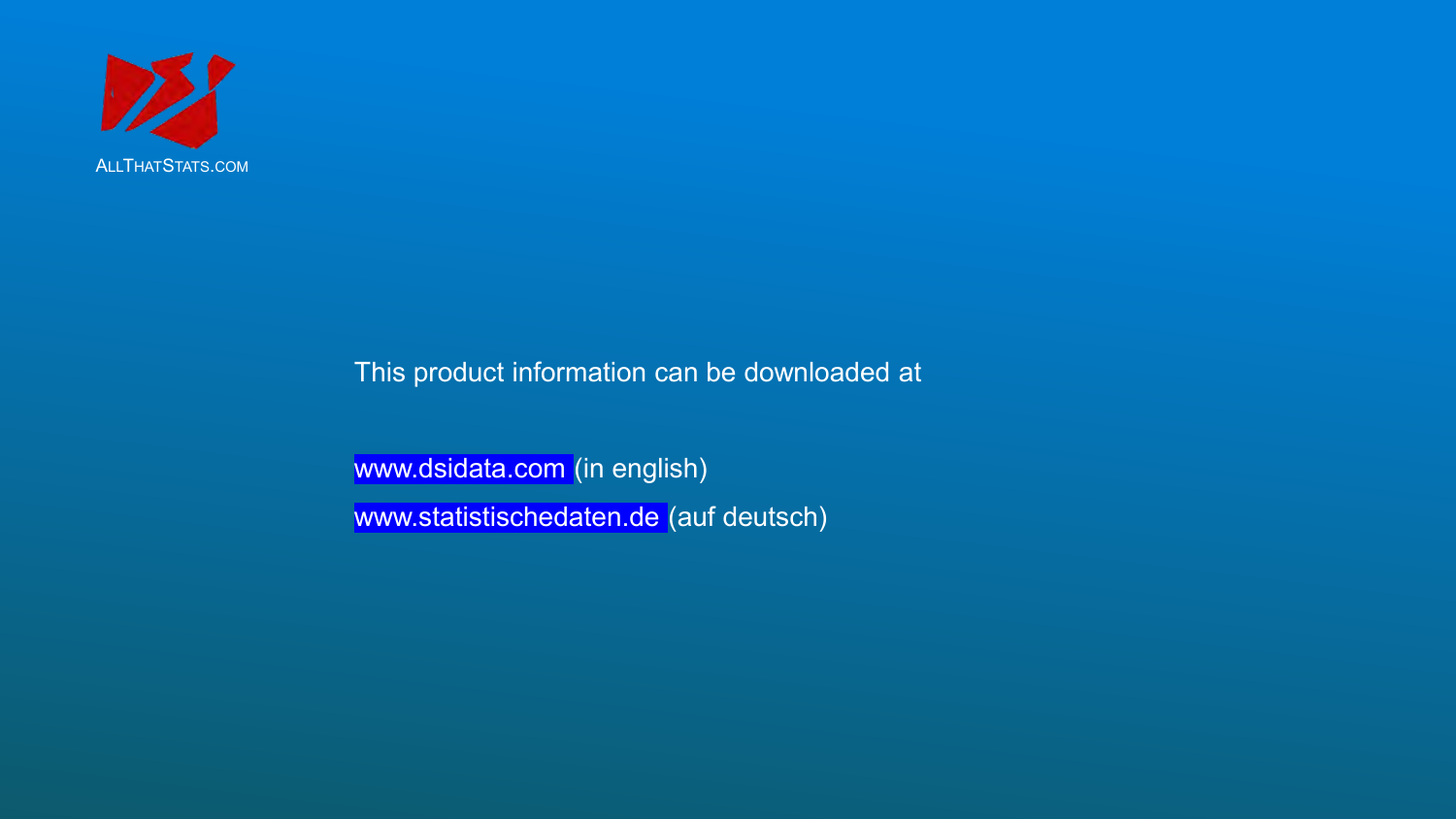

## INTRO

#### **The statistics platform**

AllThatStats provides direct access to approx. 65,000 databases with around 1,000 million time series from official sources. Regularly updated it's an unique repository of the world's most important statistical data collections.

#### **AllThatStats comes with**

- extra fast retrieval tools (keyword search, hierarchical search, search by database)
- powerful filter tools, supporting your selection work at database level
- automated mass regressions within seconds (e.g. to identify highly correlated series)
- editable table and chart views
- export functionalities
- tools for ad-hoc time series analyses
- automated update notifications at database level
- extensive online support by the implemented help centre
- personal data library for storing your retrieval work in data sheets -> recallable whenever updates are available and prepared to be implemented into automated work flows (e.g. linking an ATS report file to your Excel application to update your data sheets/presentations automatically when started) or importing time series data from own or third party sources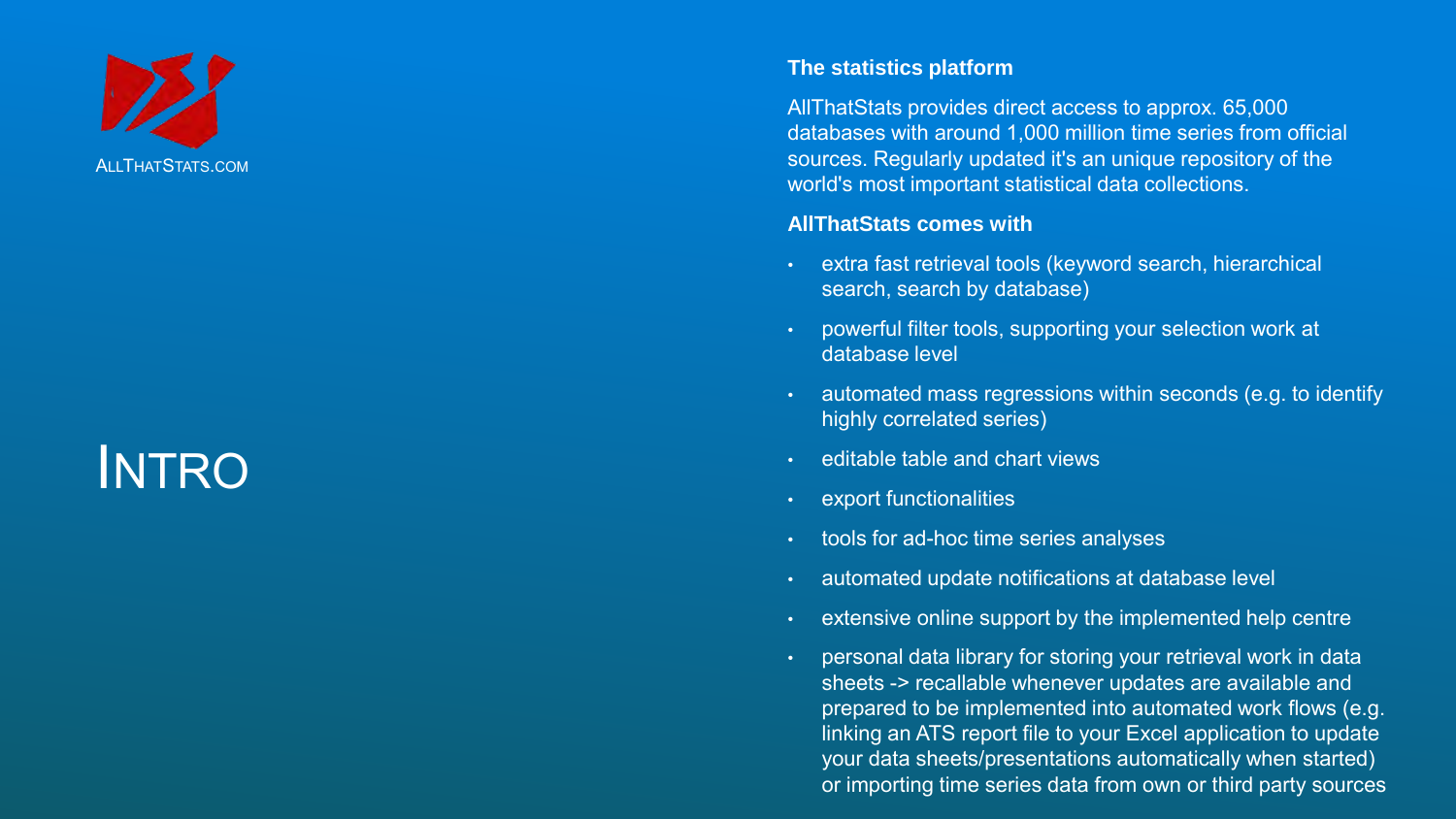

# **SOURCES**

ALLTHAT STATS provides access to the official statistics of

- international organisations such as the World Bank, the UN, the IMF, the OECD, the WTO, the FAO and the European Union
- central banks such as the FED, Deutsche Bundesbank and ECB
- the German Statistical Office
- supplemented by unique data collections focused on the World's environmental situation and the Intra - and Extra -EU trade induced carbon dioxide emissions (measured for 10,000 commodities according to the 8 -digit level of the Combined Nomenclature )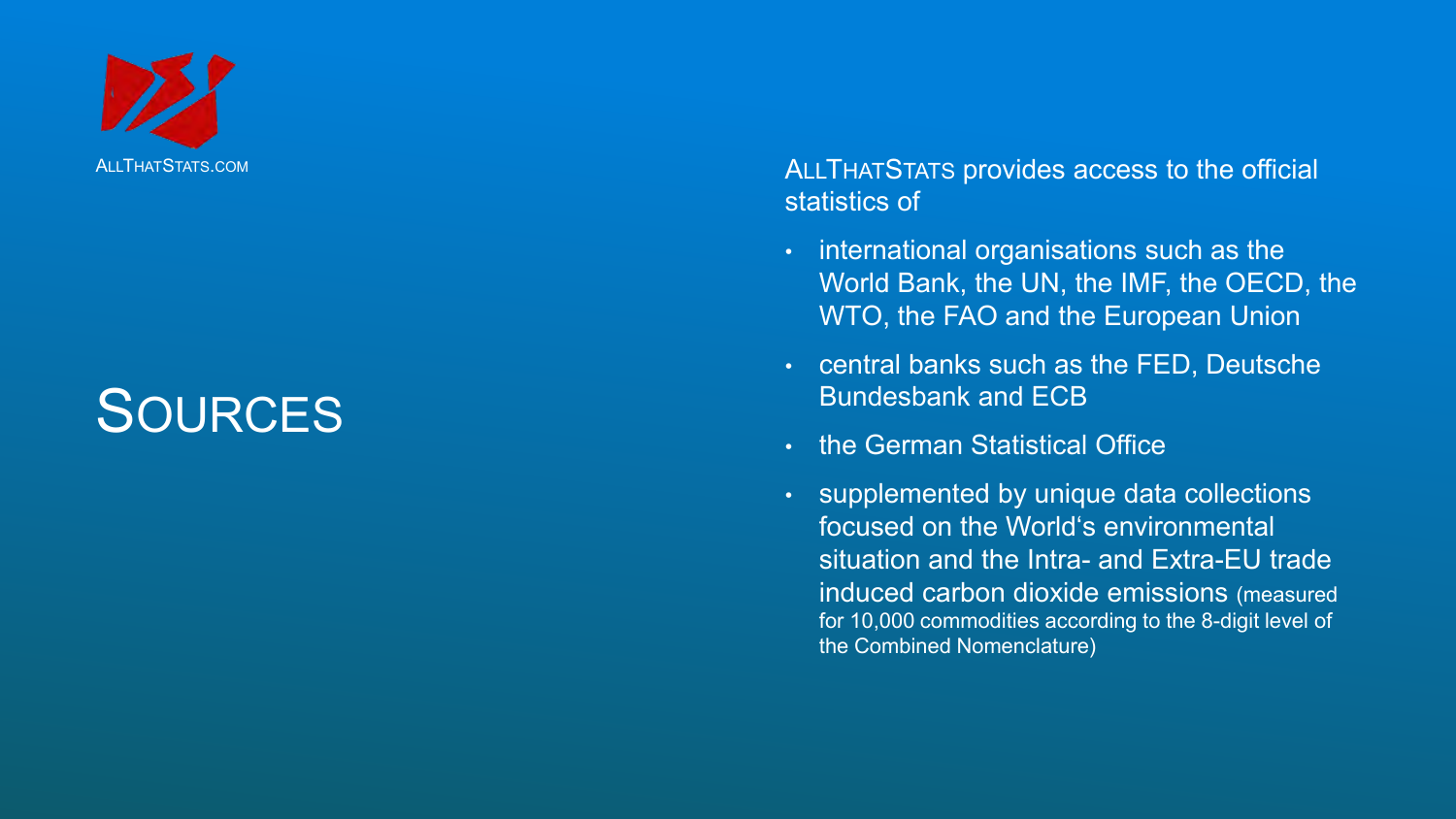

# WORLD BANK

### World Development Indicators

economic policy and debt, education, environment, financial sector, private sector, trade, public sector, infrastructure, labour and social protection, poverty, health

#### Gender Statistics

latest sex disaggregated data and gender statistics covering demography, education, health, access to economic opportunities, public life and decision-making, and agency

### Global Development Finance

balance of payments, external debt, national accounts, official development assistance

### Global Economic Monitor

monetary aggregates, interest rates, exchange rates, prices, commodity prices, gross domestic product, trade, industrial production

#### Joined External Debt Statistics

loans and other credits, debt securities, supplementary information

### Africa Development Indicators

economic policy & debt, financial sector, private sector & trade, public sector, infrastructure, labour & social protection, poverty, health, education, environment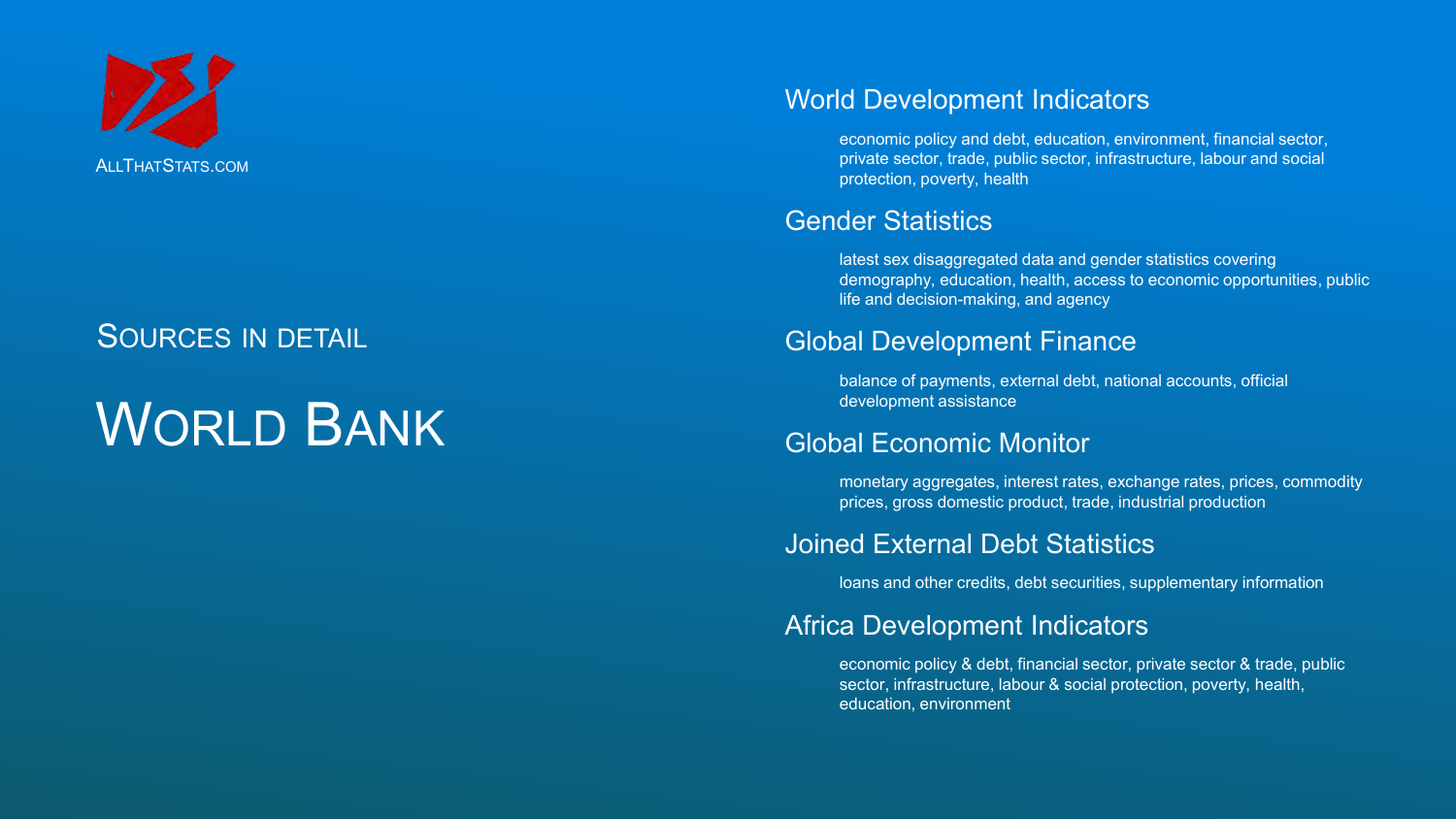

# WORLD TRADE **ORGANIZATION**

#### Statistics on Trade in Value Added

00 Gross exports

01 ..Direct domestic industry value added content of gross exports 02 . Indirect domestic content of gross exports (originating from domestic intermediates)

03 ..Re-imported domestic value added content of gross exports 04 ..Foreign value added content of gross exports

05 Gross exports as a % of GDP (total value added)

06 Gross imports

07 Gross imports as a % of GDP (total value added)

**08 Gross trade surplus** 

09 Gross trade surplus as a % of GDP (total value added)

10 Re -exported intermediates as a % of total intermediate imports

11 Domestic value added embodied in gross exports 12 Foreign value added embodied

in gross imports

13 Value Added Export Ratio - total domestic value added share of gross exports, %

14 Direct domestic industry value added share of gross exports 15 Indirect domestic share of gross exports (originating from domestic intermediates)

16 Re -imported domestic value added share of gross exports 17 Foreign value added share of gross exports

18 Domestic value added embodied in foreign final demand 19 Domestic value added embodied in foreign final demand partner shares, % of total domestic value added embodied in foreign final demand

20 Domestic value added embodied in foreign final demand

as a % of GDP (total value added) 21 Foreign value added embodied in domestic final demand

22 Foreign value added embodied in domestic final demand - partner shares, % of total foreign value added in domestic final demand 23 Foreign value added embodied in domestic final demand as a % of GDP (total value added)

24 Value added in final demand. surplus

25 Value added in final demand, surplus as a % of GDP (total value added)

26 Difference in trade surplus (value added in final demand minus gross trade)

27 Export Ratio - Domestic value added in final demand

28 Direct domestic service industry value added content of gross exports

29 Indirect domestic services content of gross exports (originating from domestic intermediates)

30 Re -imported domestic services value added content of gross exports

31 Foreign services value added content of gross exports 32 Services value added embodied in gross exports by source country, as % of gross exports

33 Services value added embodied in foreign final demand

34 Revealed comparative advantage based on gross exports, manufacturing goods

35 Revealed comparative advantage based on domestic value added embodied in gross exports, manufacturing goods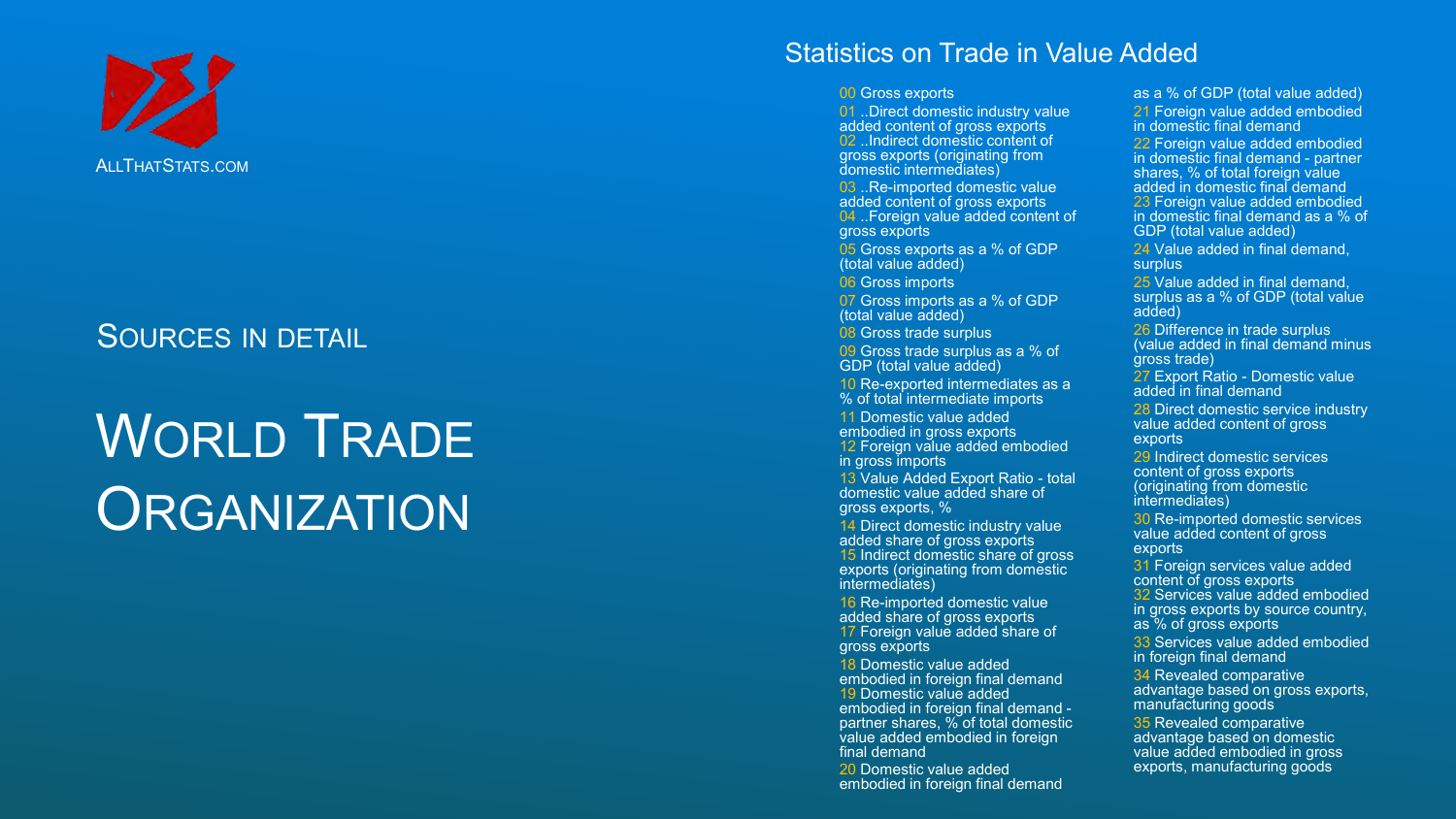

# INTERNATIONAL MONETARY FUND

#### International Financial Statistics

exchange rates, IMF accounts, international liquidity, monetary data based on the Standardized Report Forms (SRFs), monetary data not based on the SRFs, treasury securities by holders (U.S.), interest rates, prices, production, production by sector, labour,

### World Economic Outlook

national accounts, monetary survey, trade, people, government finance, balance of payments, international transactions, balance of payments, international investment position, government finance, national accounts, population, national definitions of money

external debt, commodity prices, energy, food, agricultural raw materials, metals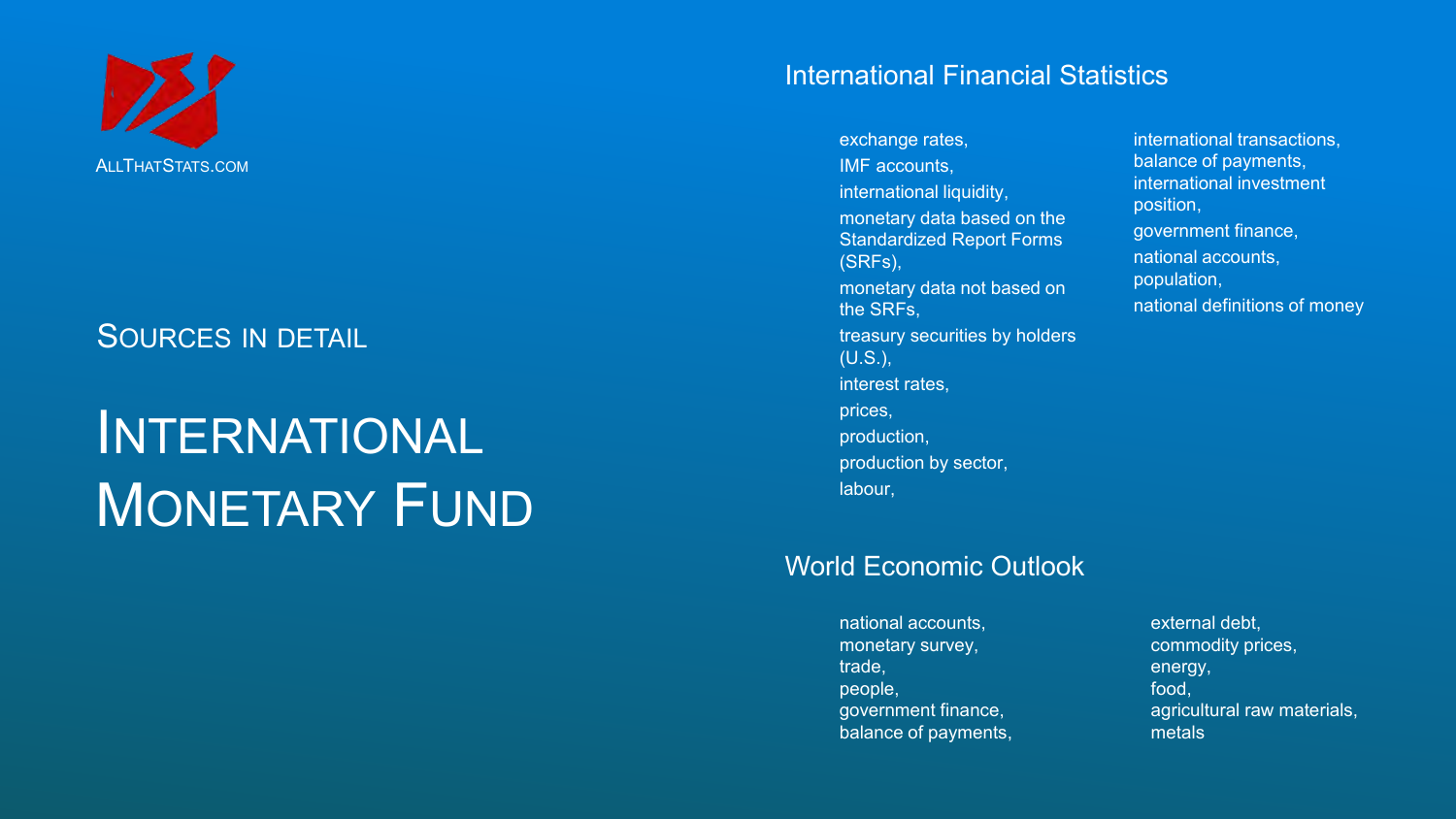

# UNIDO

### Industry Statistics (2 -, 3 - and 4 -digit level of ISIC)

number of establishments, employment/ number of employees and of persons engaged,

wages and salaries (at current prices) paid to employees,

output (at current prices; in factor values, producers' prices and valuation not defined),

value added (at current prices; in factor values, producers' prices and

valuation not defined), gross fixed capital formation, number of female employees , index numbers of industrial production

#### Industry Balance Statistics (4 -digit level of ISIC)

domestic output, imports from world, exports to world, apparent consumption, imports from developing countries,

#### Country Overviews

imports from developed countries, exports to developing countries, exports to developed countries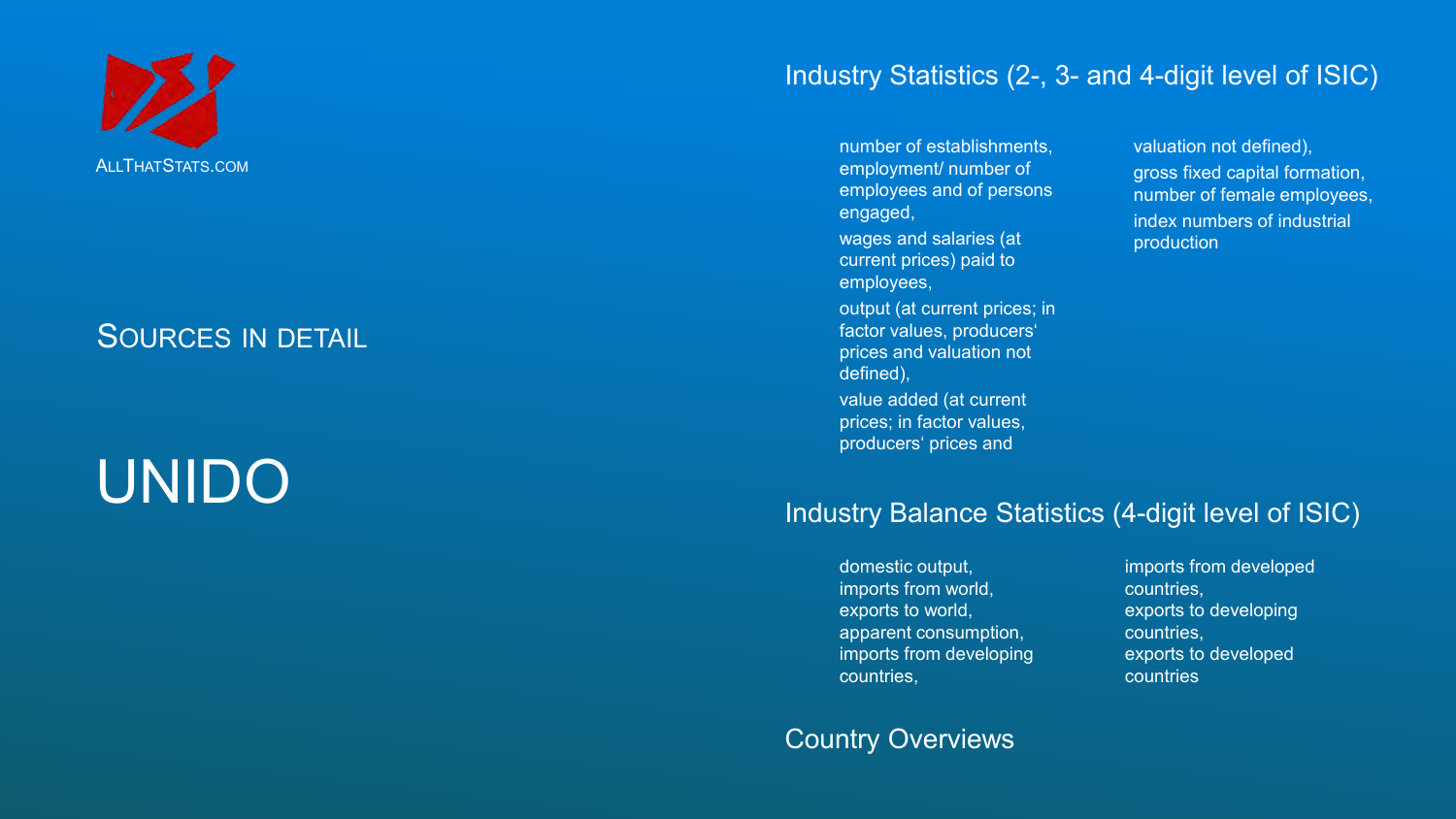

# DSI

#### Global Economic Statistics

national accounts, prices, labour, population, monetary aggregates, interest rates, government finance, Krugman's multiplier: leverage affect of public deficit spendings

### Global Environmental Statistics

- elementary resources: atmosphere, climate emissions, water, soil;
- natural resources: food, agriculture, farming, fishery, forestry, biodiversity;
- mineral resources: recoverable coal, crude oil reserves, natural gas reserves, uranium reserves;
- energy consumption: coal, natural gas, oil, charcoal, biomass, wood, wastes;
- human resources: population, education, skills;
- social conditions: health, sanitation, poverty, natural desasters (losses);
- waste: hazardous wastes, other, export, import;
- economic core indicators: gdp, industrial production, trade, exchange rates

### Intra- Extra- EU Trade Carbon Footprint

supplementing Intra- Extra- EU Trade database by trade induced carbon dioxide emissions for up to 10,000 products and differentiated by transport modes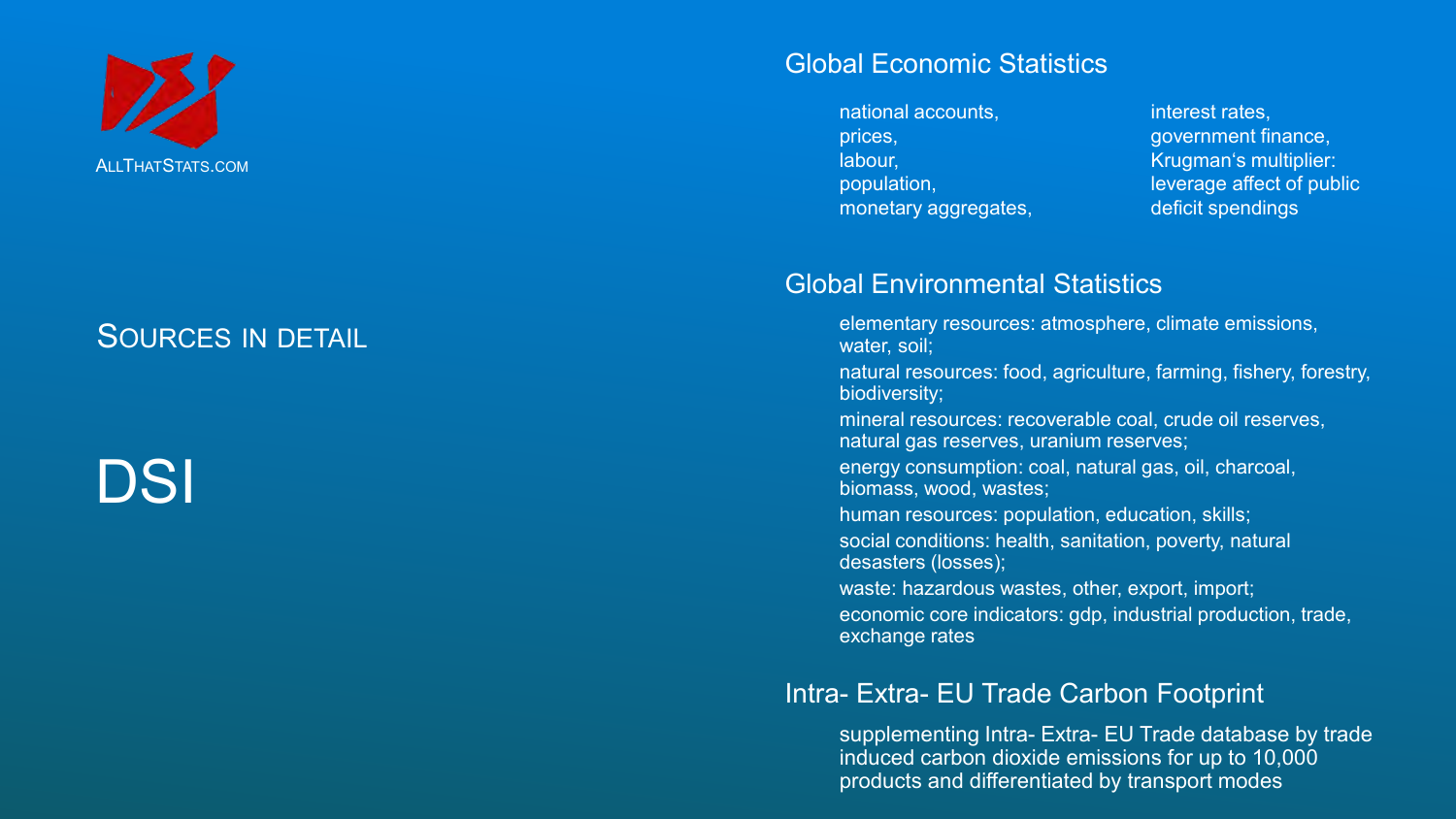

# OECD PART I

#### Economic Outlook Statistics and Projections

"flash file", external sectors (trade and payments), government accounts, expenditure and gdp, supply block,

household sector accounts, prices and deflators, ready-made growth rates, labour markets, monetary data, oil and commodities

#### Main Economic Indicators

Leading Indicators OECD **Production Sales Orders Work** Short term statistics Business tendency surveys) Consumer opinion surveys Labour Force Labour - other labour market measures **Hours** Labour Compensation Unit Labour Costs: Early Estimate of Quarterly ULC indicators Producer Prices Index Wholesale prices

Consumer Price Index Other prices: Cost of Construction Monetary aggregates and their components Interest Rates Share Prices Currency Conversions International Trade **Balance of Payments** Balance of Payments BPM6 National Accounts

National Accounts of OECD Countries Central Government Debt Employment and Labour Market Statistics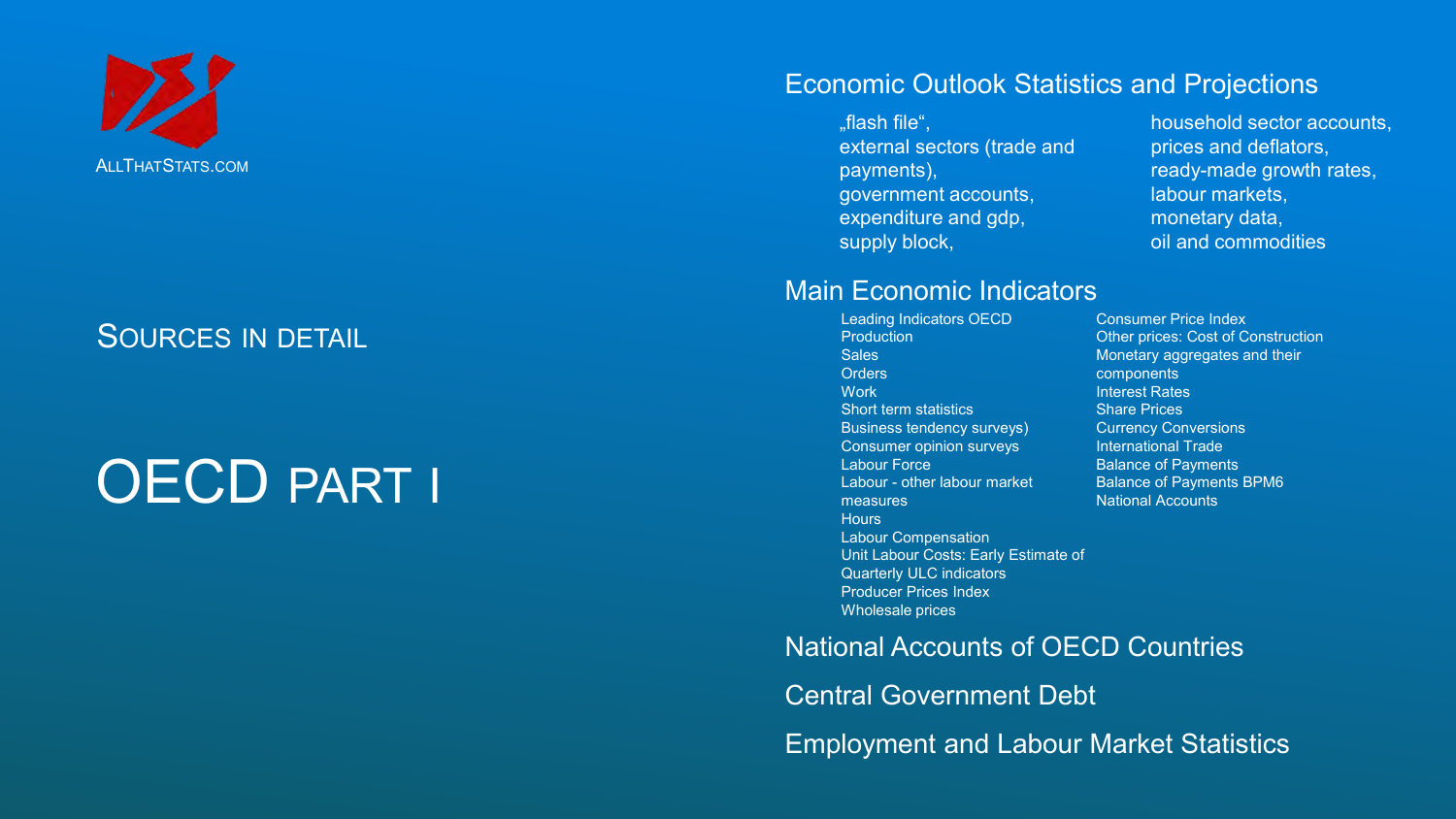

# OECD PART II

### • OECD Health Data

health status/ care, social protection, pharmaceutical market, non-medical determinants

#### • Tax Statistics

revenue statistics, taxing wages, taxes and benefits

- International Direct Investment Statistics
- Science, Technology and R&D Statistics

OECD Research and Development Statistics, Main Science & Technology Statistics

- OECD Structural Analysis Statistics (STAN)
- Quarterly International Trade Statistics
- Monthly Statistics of International Trade **Statistics**
- International Trade by Commodity Statistics (HS88, HS96, SITC Rev.2)
- Historical Statistics and ceased data collections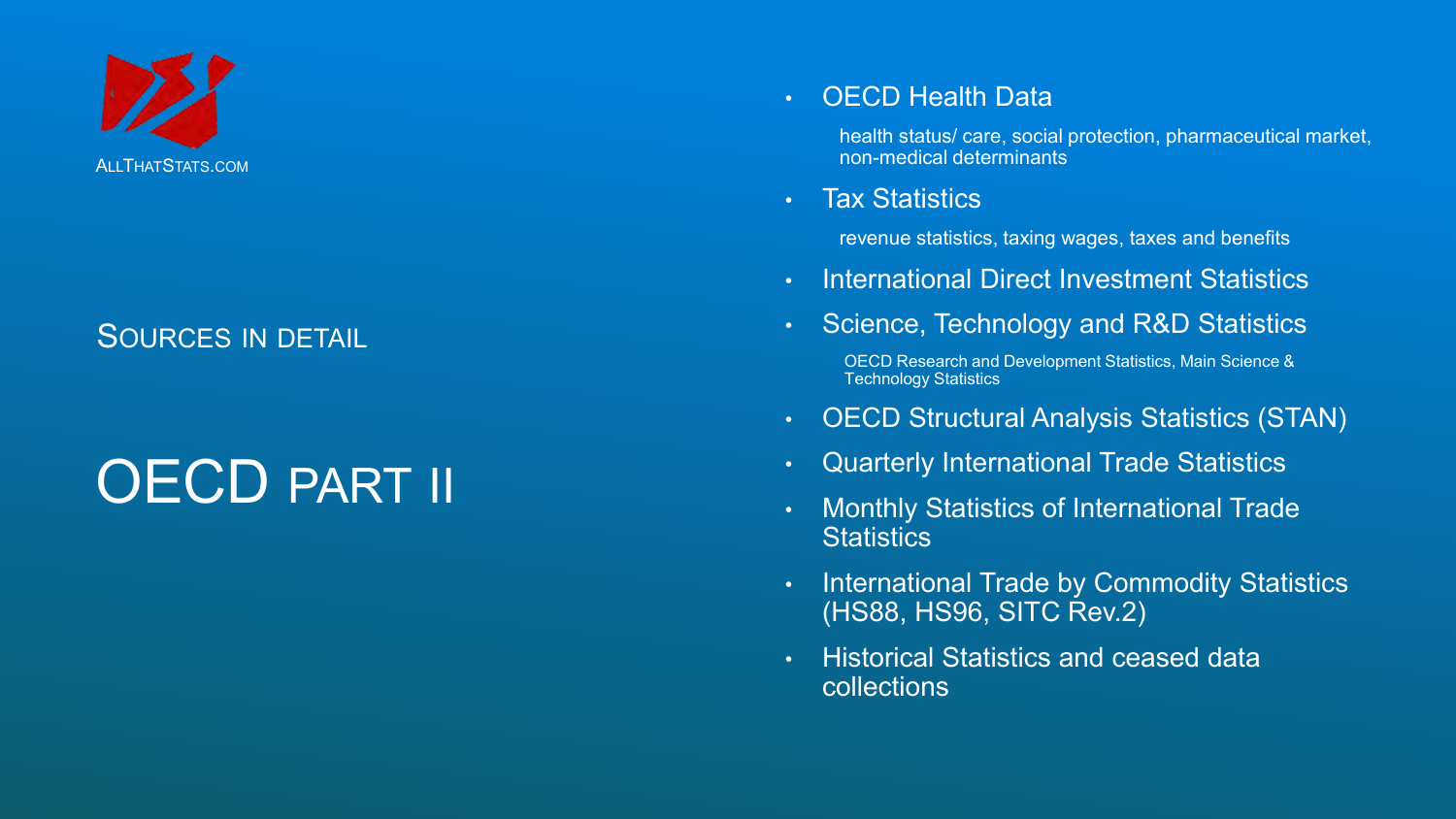

# EUROSTAT

#### Main Tables

macroeconomic imbalance procedure scoreboard, short -term indicators, Europe.2020 indicators , sustainable development, globalisation indicators, structural indicators, employment and social policy indicators, general and regional statistics,

#### **NewCronos**

general statistics, economy and finance, population and social conditions, industry,

economy and finance, population and social conditions , industry trade and services, agriculture forestry and fisheries, external trade , transport, environment and energy, science and technology

information survey, trade and services (tourism), external trade , transport , energy

+ EU Regions Statistics (REGIO) + Agriculture, Forestry and Fisheries

### Production Statistics EUROPROMS

product data by value and quantity: sold production, imports, exports, consumption

#### Intra- Extra- EU Trade Statistics (Comext)

trade data for up to 10,000 products: import and export by value, quantity and prices for trade between EU Members and EU Member states and their up to 200 partner countries world wide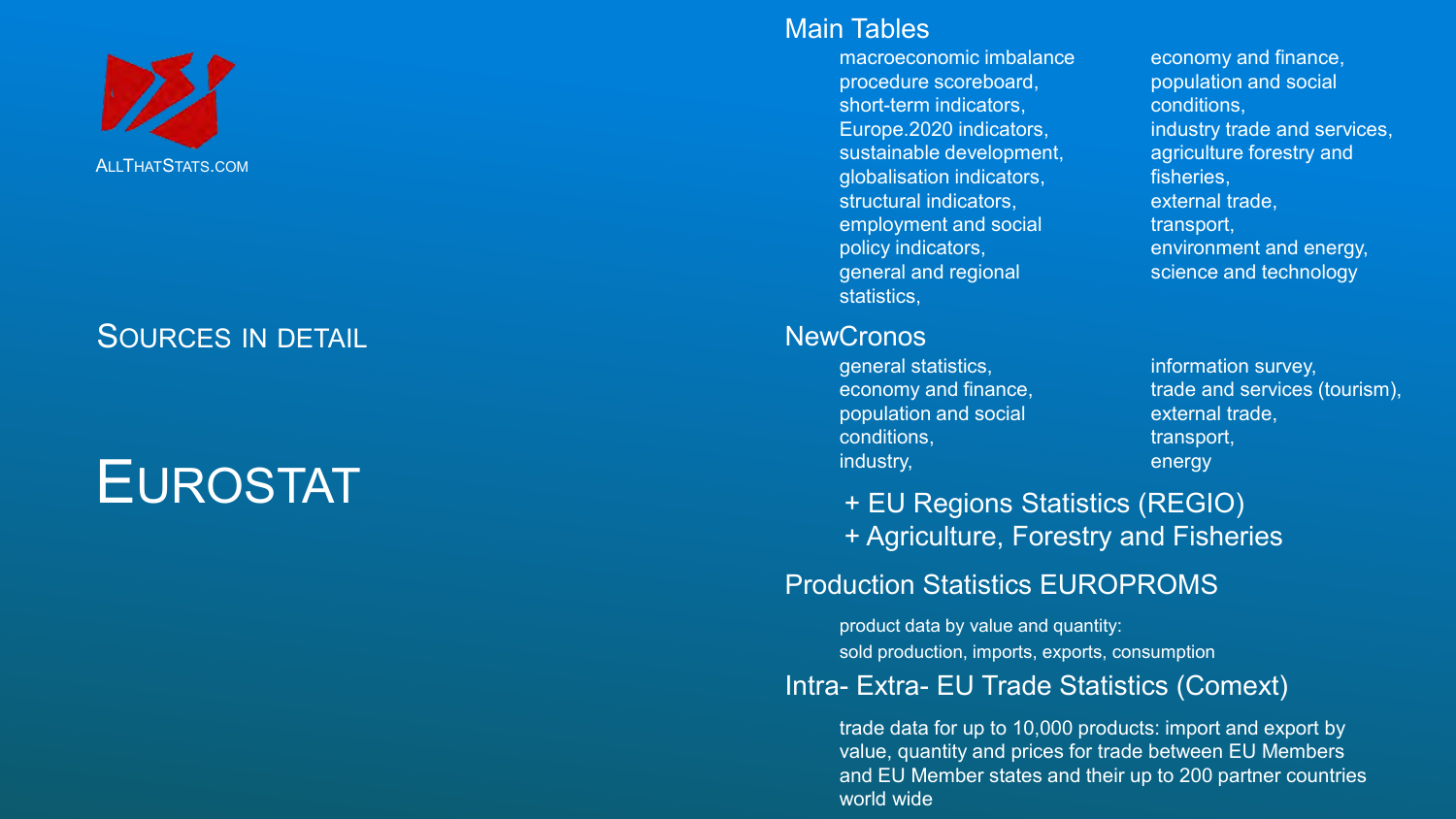

### SOURCES IN DETAIL **SOURCES** IN DETAIL

# EUROPEAN **COMMISSION**

#### Annual Macroeconomic Database (AMECO)

DG ECFIN, European Commission's Directorate General for Economic and Financial Affairs:

consumption, capital formation and saving, domestic and final demand, national income, domestic product, gdp (income approach), capital stock, exports and imports of goods and services, balances with the rest of the world, foreign trade, national accounts and branch of activity, monetary variables, corporations,

households and npish, general government, cyclical adjustment of public finance variables, gross public debt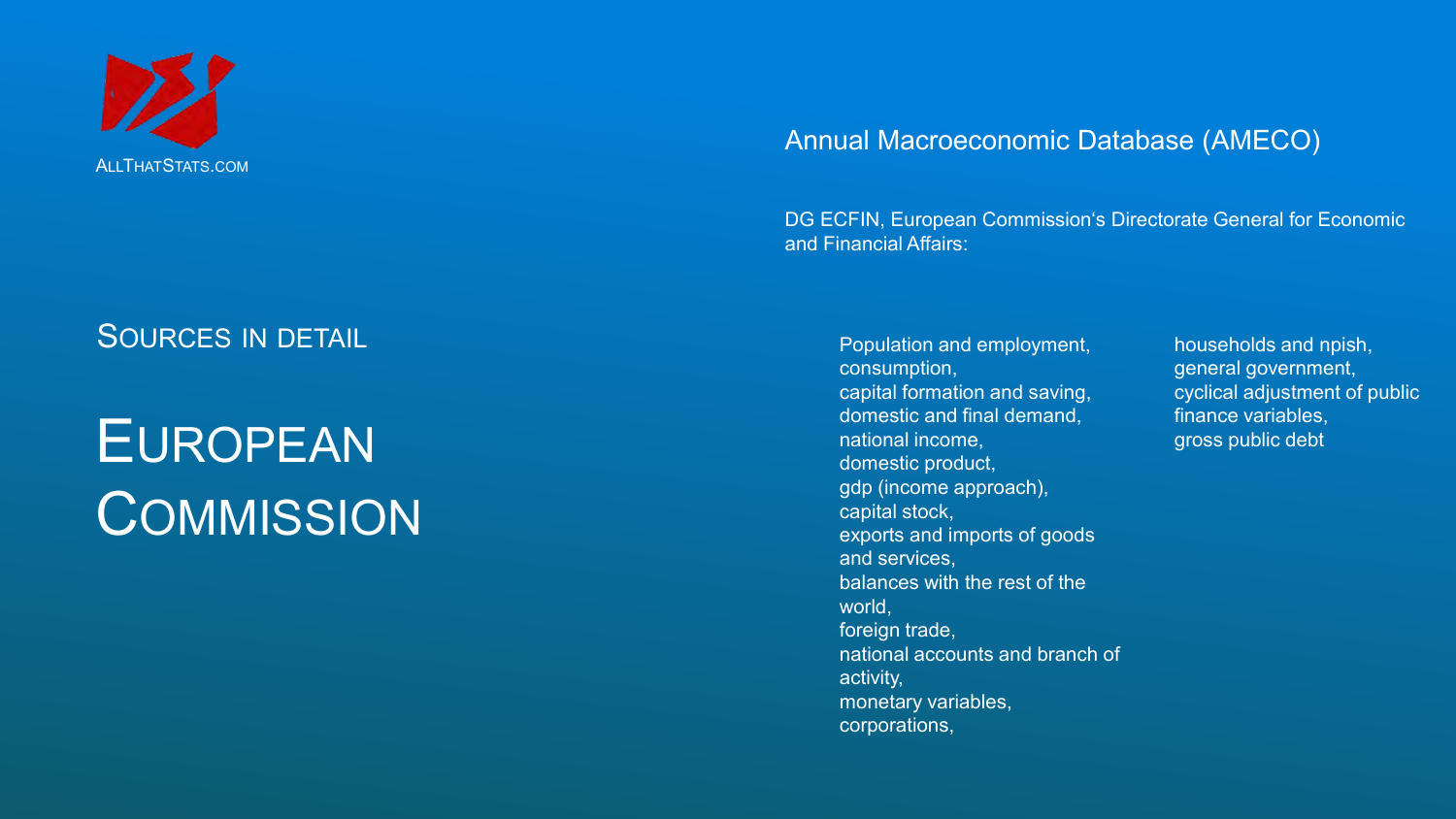

# EUROPEAN CENTRAL BANK

"Balance of Payments, I.I.P. and Reserve Assets Statistics", Balance Sheet Items, Bank Lending Survey Statistics, Banking Structural Statistical Indicators, Banknotes Statistics, Central Counterparty Clearing Statistics, Commercial property price statistics, Dealogic, Derived Data, ESA95 National Accounts, Eurostat Balance of Payments, Exchange Rates, External Trade, Financial market data (not related to foreign exchange), Financial Vehicle Corporation , Assets and Liabilities, Forecast, Government Statistics, Indicators of Financial Integration, Indices of Consumer Prices, Interest Rate Statistics (2004 EU Member States & ACCBs). Internal Eonia Rate, Internal Liquidity Management, Investment Funds, Large Insurance Group Statistics,

MFI - List of monetary, Financial institutions, MFI Interest Rate Statistics, Money Market Survey, Other Financial Intermediaries, "Overall, Import, Export and Double Export Weights Statistics", Payment and Settlement Systems, Real Time Database (context of Euro Area Business Cycle Network), Residential Property Price Indicators, Retail Interest Rates, Risk Assessment Indicators, Securities, Securities Exchange (trading) Statistics, Securities Holding Statistics, Securities Settlement Statistics, Short -Term European Paper Statistics (STEP), Short -Term Statistics, Statistics on Consolidated Banking Data, Statistics on Consolidated Banking Data, Survey on the Access to Finance of Small and Medium Enterprises, Target Balances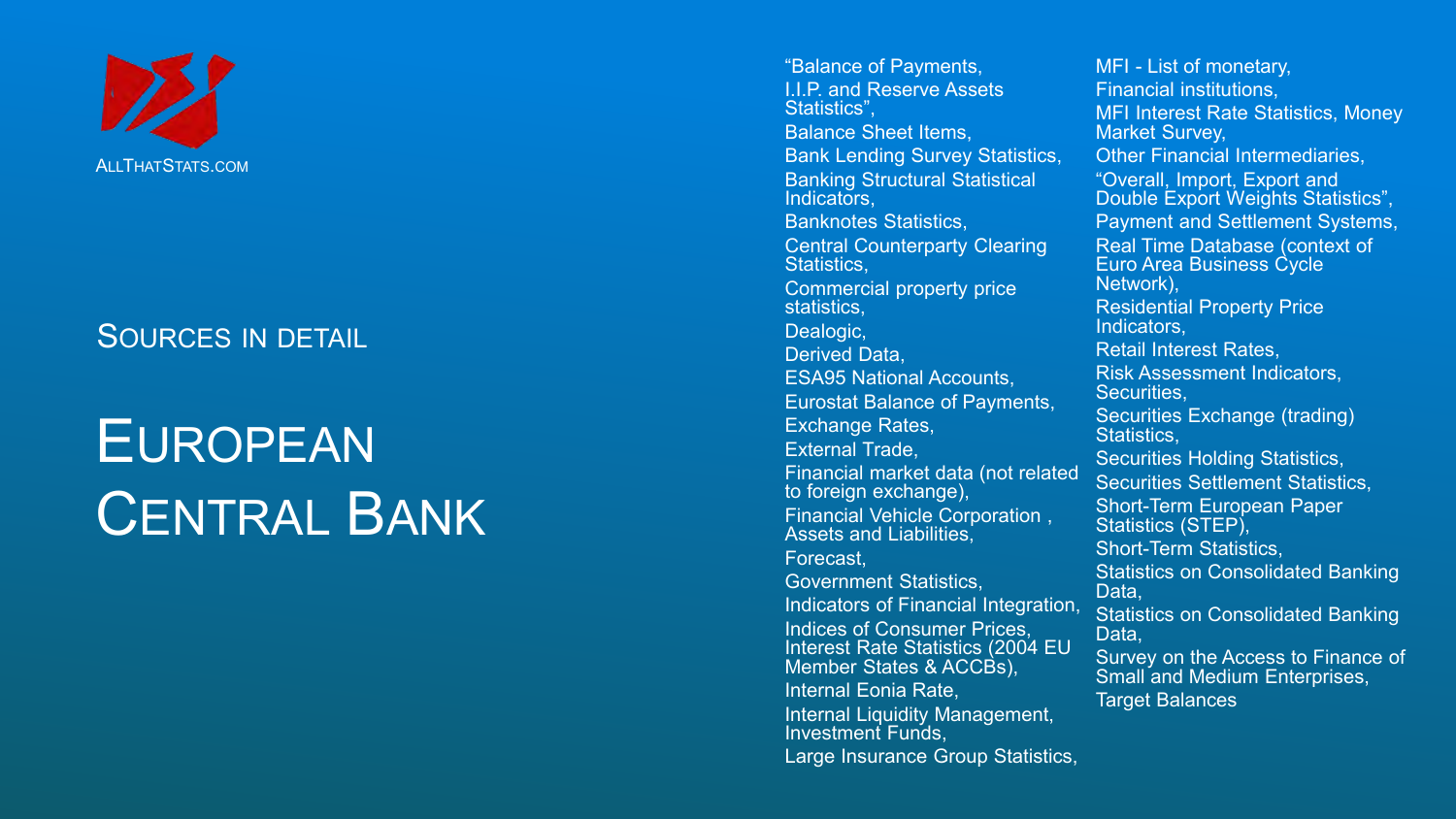

# US SOURCES: FED

- US Short-Term Macro-Economic Indicators
	- Money, Banking and Finance
	- National Accounts
	- Population, Employment and Labour **Markets**
	- Production and Business Activity
	- Prices
	- International Data
	- U.S. Regional Data
	- Academic Data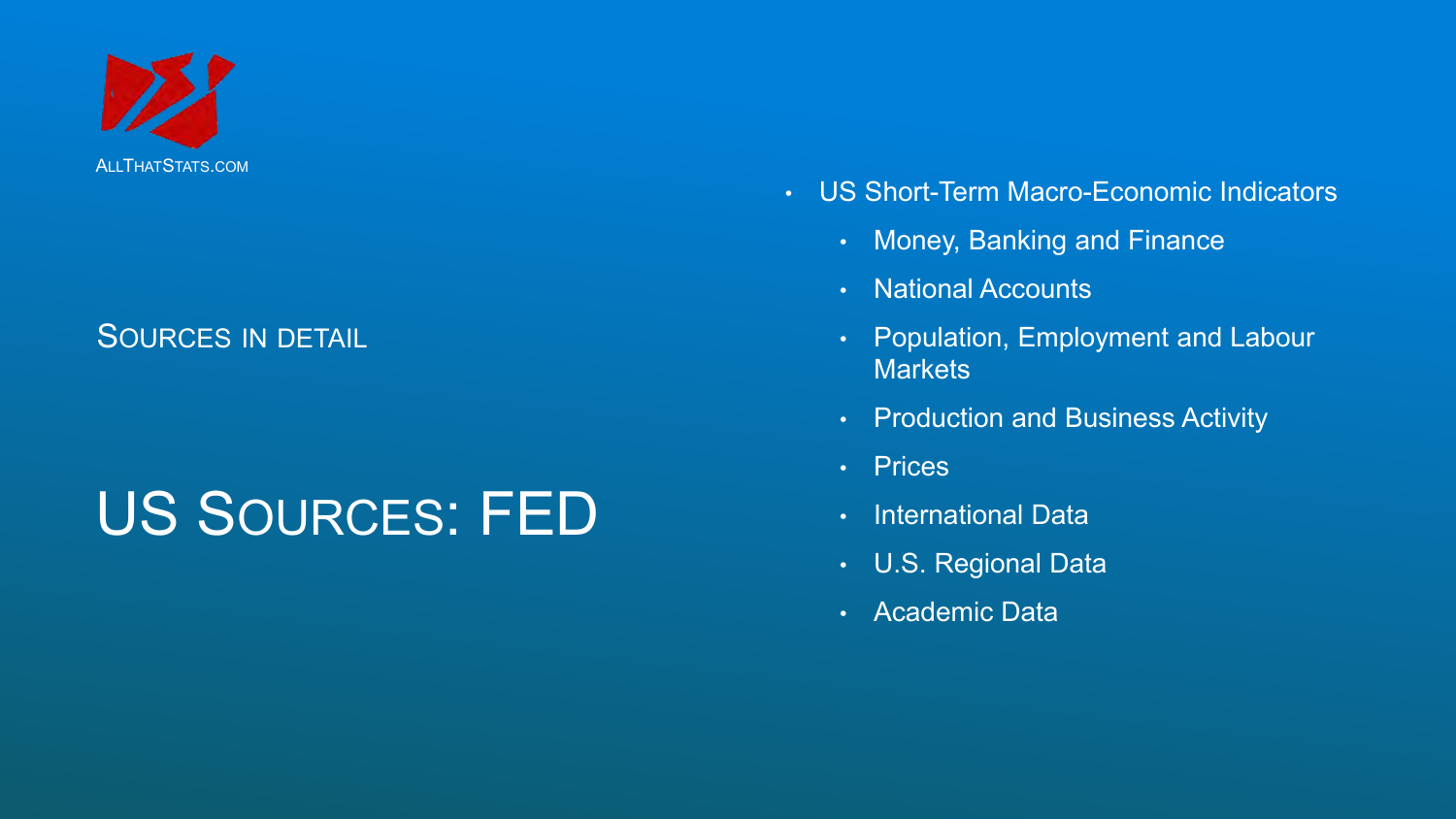

# US SOURCES: **AGENCIES**

- US Main Economic Indicators
	- Summary Tables
	- National Accounts
	- Prices
	- Industrial Production
	- Labour Market Indicators
	- External Economic Relations
	- Globalisation Indicators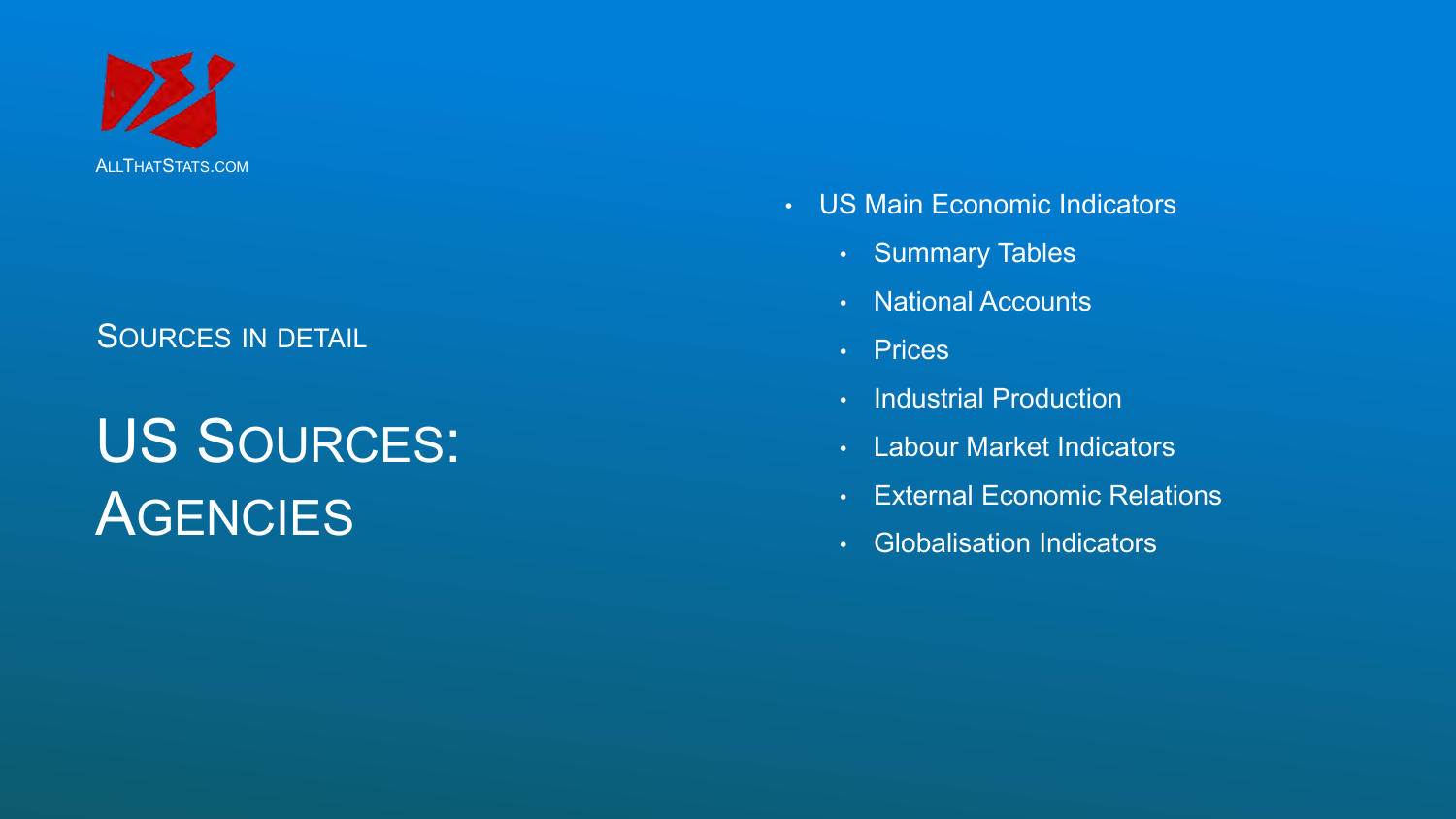

# GERMAN CENTRAL BANK

#### German Central Bank Statistics

- External sector
- Banks and other financial institutions
- Enterprises and households
- Euro-area aggregates
- Financial Stability
- Money and capital markets
- Macroeconomic accounting systems
- IMF related data
- Public Finances in Germany
- German Central Bank's "Time series database" (historical data)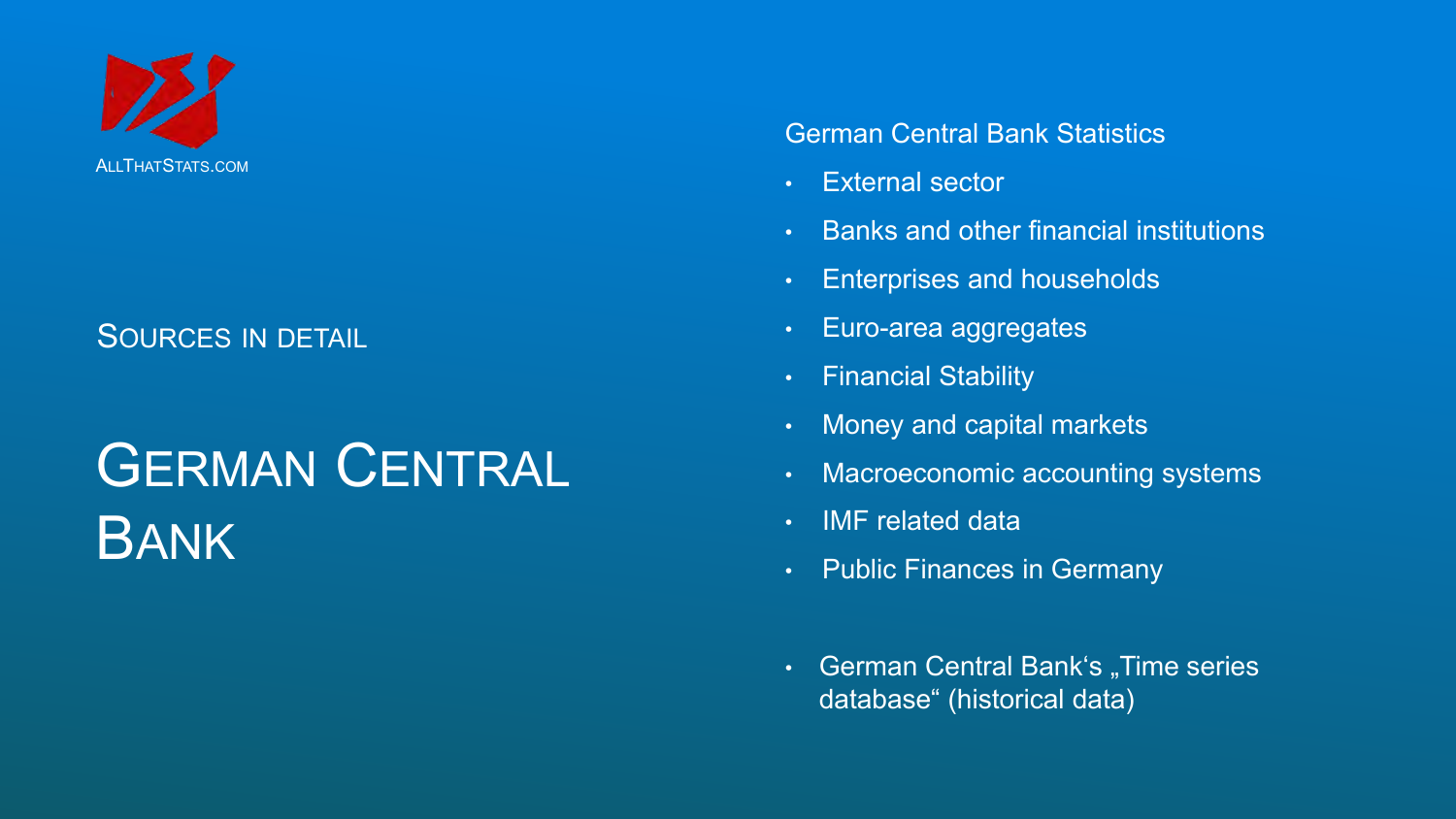

# **GERMAN** STATISTICAL OFFICE

area , population, elections, employment, education and culture, health care system, social security contributions, administration of justice, buildings and housing, land development, agriculture , forestry and fisheries, business production ,

mining/ manufacturing, construction and dwellings, trade and industry, tourism , traffic and communication, foreign trade , prices, public finance, national accounts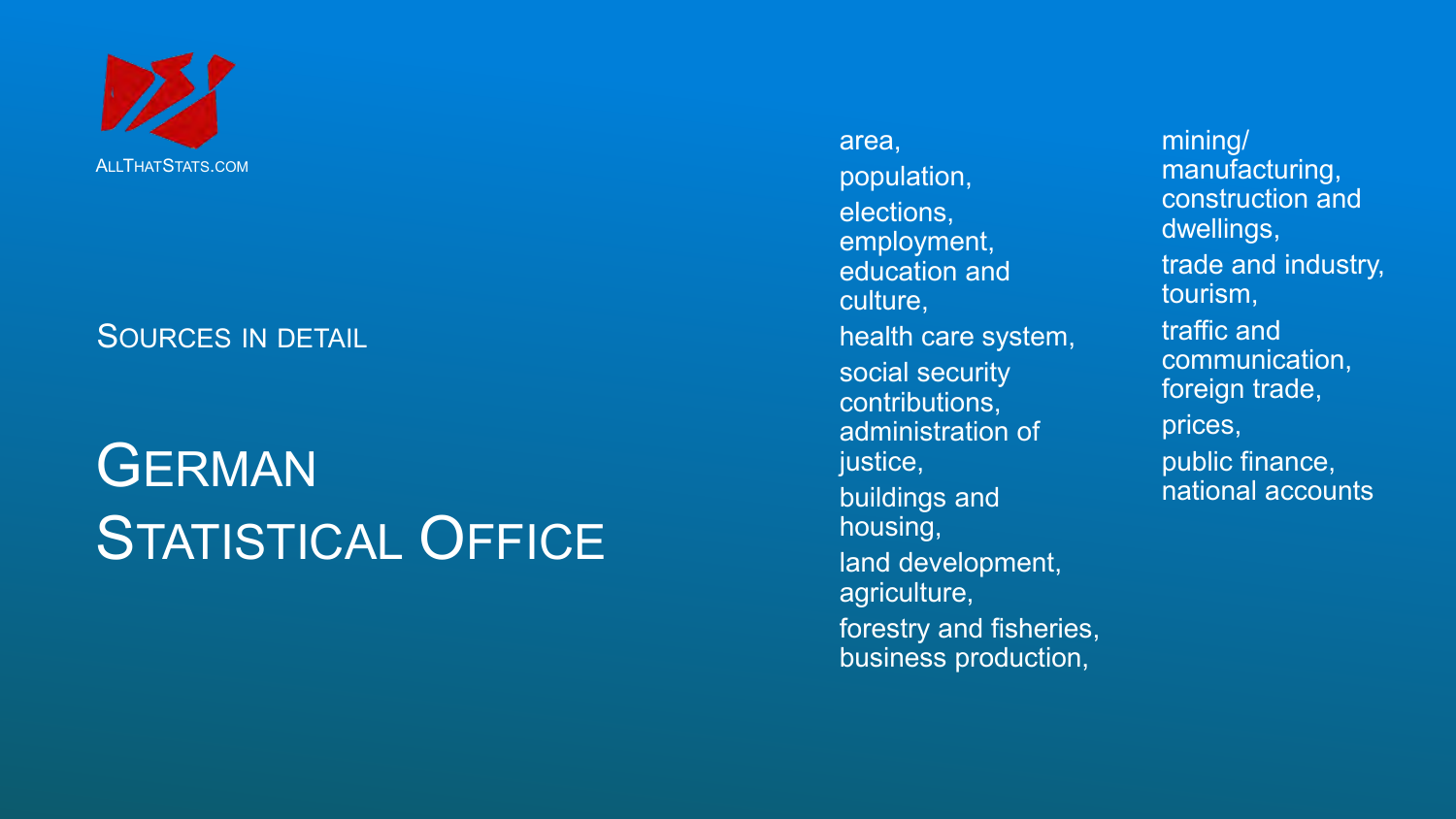



**ALLTHATSTATS.COM ALLTHATSTATS.COM** WORLD MANUSCRIPT OF THE SECOND TEAM OF THE SECOND AND THE SECOND TEAM OF THE SECOND AND THE SECOND AND THE SECOND AND THE SECOND MANUSCRIPT OF THE SECOND AND ALL THAT STATISTICS OF THE (App Store Titel: Global Population Statistics)

# APPS



### Intra- and extra-EU Trade

### at

- Google Play Store,
- App Store



National Accounts Statistics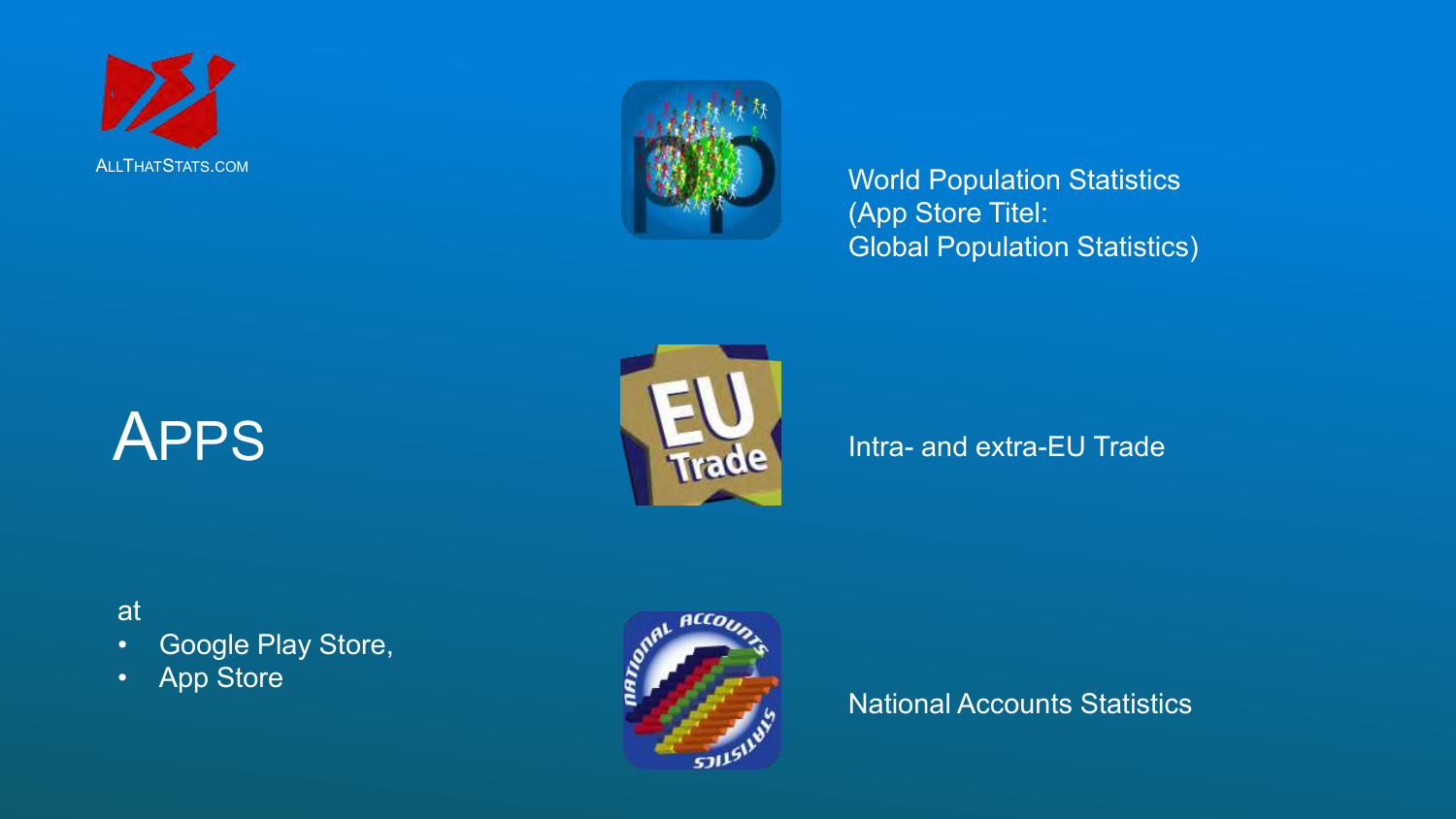



### Housing Market Statistics





INFLATION (Consumer Price Indices)

### at

- Google Play Store,
- App Store



World COMM Prices (World Commodity Prices)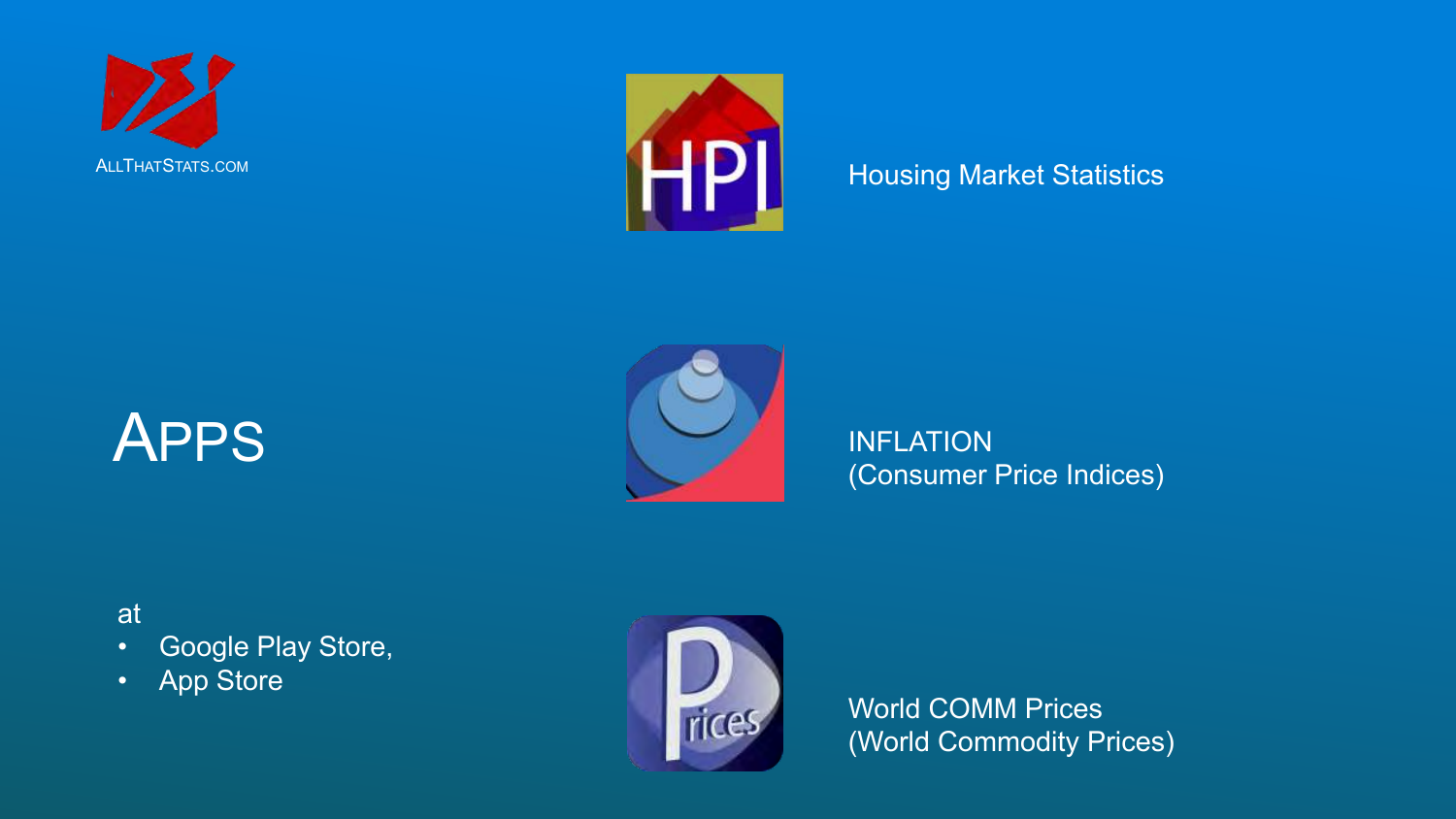

### **LICENCES**

ALLTHAT STATS licences are individually adapted to their kind of usage (e.g. corporate, libraries, public institutions, or the corresponding number of potential users).

Each standard licence (annual licence = 12 month from starting date) allows unlimited, IP controlled access/Shibboleth, optionally completed by individual user IDs/password access: ALLTHATSTATS.com<br>
libraries, public institutions,<br>
corresponding number of profite<br>
Each standard licence (ann<br>
month from starting date) a<br>
controlled access/Shibbolet<br>
completed by individual use<br>
access:<br>
<br>
<br>
<br>
<br>
<br>
<br>
<br>

- **ALLTHATSTATS**
- THE CAMPUS SOLUTION ( ALLTHAT STATS specially discounted offer for non -profit organisations, e.g. public libraries, universities and ministries)

For all licences DSI also offers special